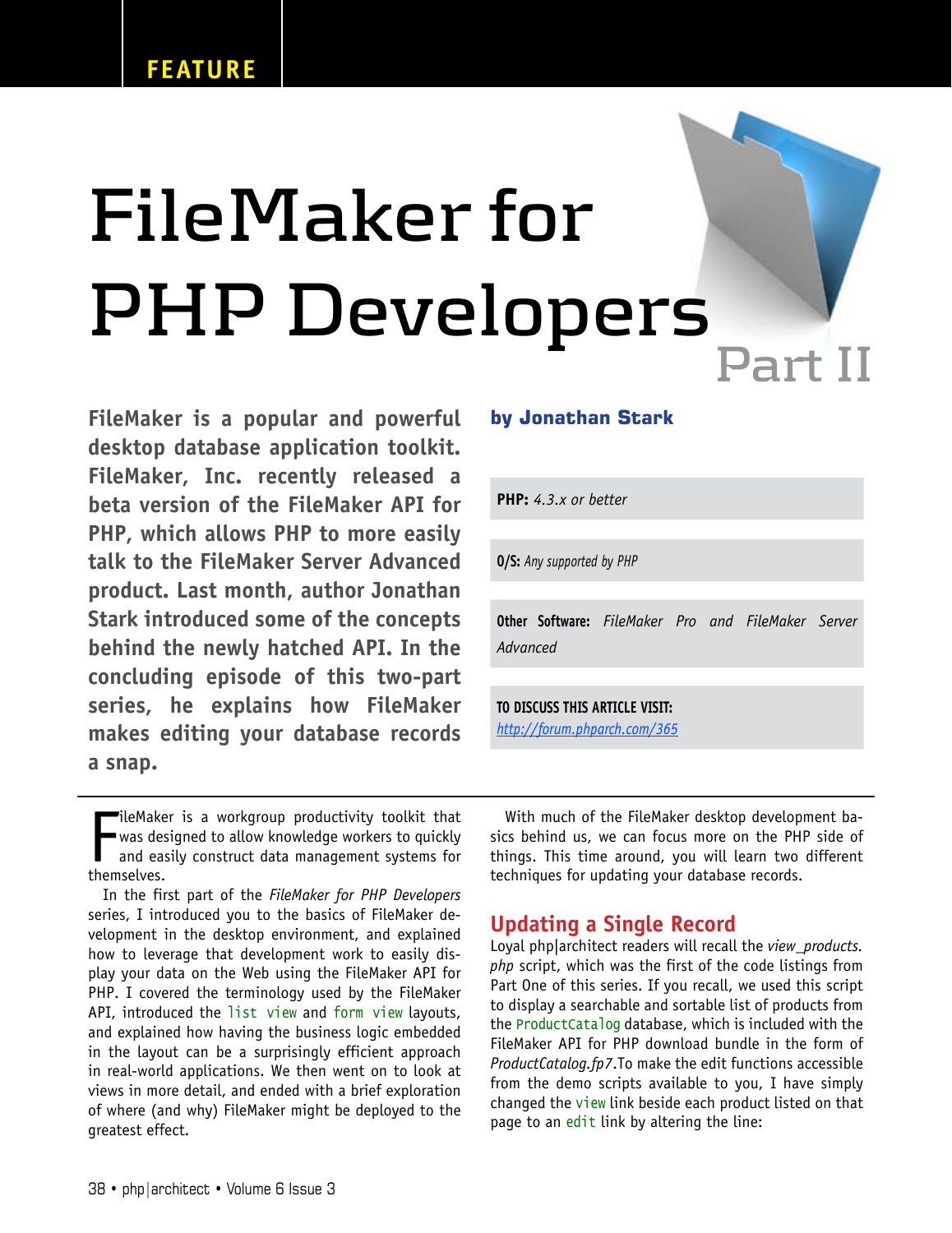\$page\_content .= '<td><a href="view\_product.php?recid='.\$record\_object- >getRecordId().'">view</a></td>';

to read:

```
$page_content .= '<td><a
href="edit_product.php?recid='.$record_object-
>getRecordId().'">edit</a></td>';
```
This new link will navigate to a form view of the clicked product. However, before we can look at the PHP code used to update the selected product record, we really need to take a peek at the corresponding layout in File-Maker Pro.

Figure 1 shows the FileMaker layout in Browse mode, which is also known as data entry mode. Notice that there are radio buttons applied to the Category field here, and there is also a drop-down list attached to the Manufacturer field. It's obvious that editing these value lists will be a trivial task, even for novice FileMaker Pro users. The end user need only click the  $Edit...$  link at the bottom of the list to be presented with the Edit Value List dialog shown in Figure 2. You will see in a moment that this is very cool, because this simple action on the part of the user will trickle through to the Web without any changes being made to the PHP code.

The code that makes up edit\_product.php is reproduced in full in Listing 1. For the sake of clarity, I have left out large chunks of form validation and the sanitization of user input. These are important concerns and relevant here, but a discussion of general form submission handling is outside the scope of this article. It is also notable that I left out much of the FileMaker error checking because it is very repetitive and does not serve to illustrate my point.

You will notice that the script is divided into four distinct sections. The first of these, initialization, opens with the definitions used for database connection. For reasons of security, any database credentials should be stored in a separate configuration file above the document root and included from there. Other items in the script initialization section include the require\_once() call representing the FileMaker dependency, global variable initialization, and some code to check the status of the \$\_POST array to determine whether the form has yet to be processed. If the process\_form element has been set, the result of the form processing will be displayed in the browser above the empty form; otherwise, the empty form alone will be displayed.

The second section is all about form display. It contains the function show\_form(), which takes all its cues from the specified FileMaker layout. The fields that have value lists applied in FileMaker will be formatted appropriately in HTML, depending on the style type associated with the underlying field object. Note that everything here is completely dynamic, so that changes made to the

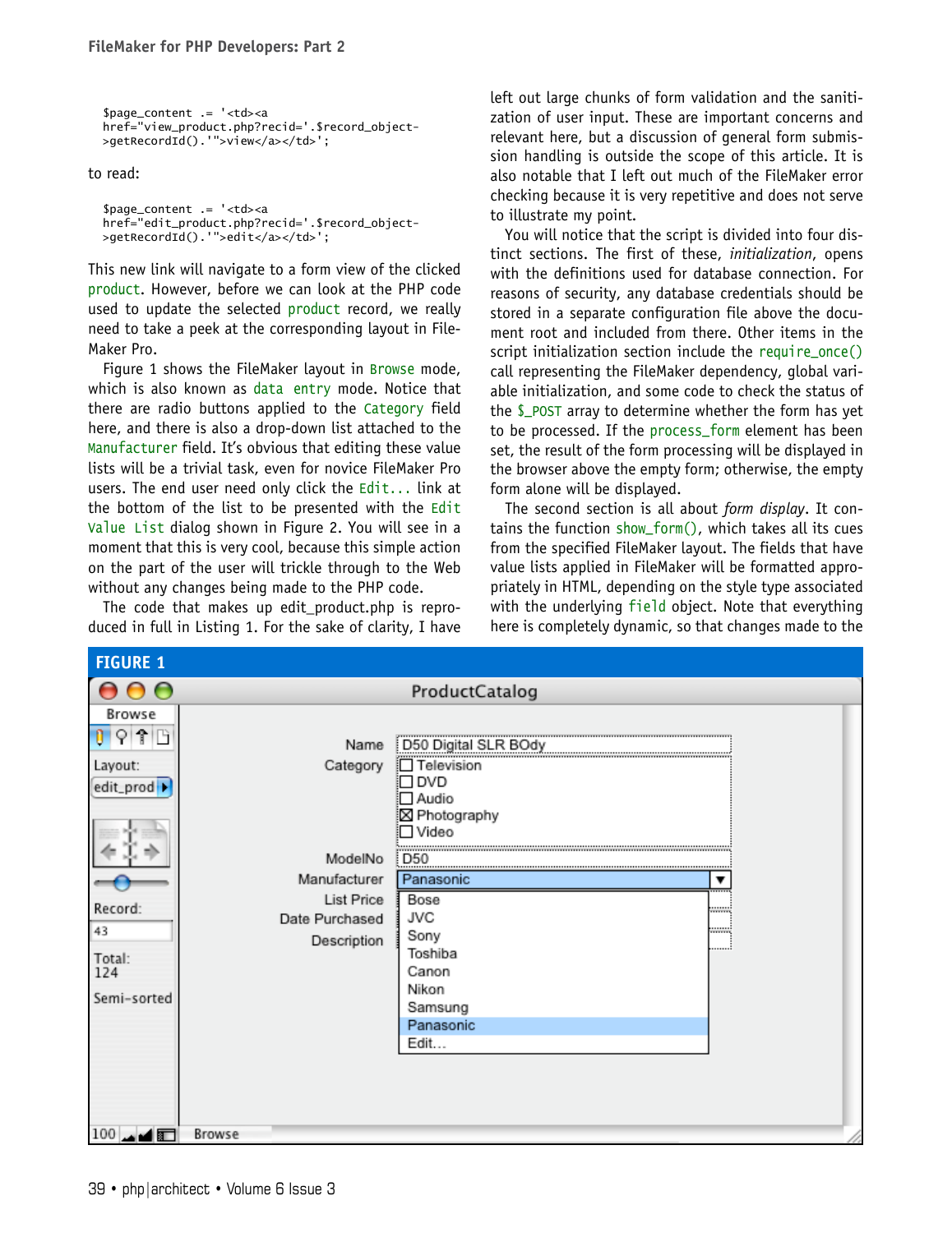FileMaker layout or to the values lists on that layout will be reflected in the HTML page without any modification of the PHP code.

Thirdly, there is the form processing, which takes place, unsurprisingly, within the process\_form() function. As with the show\_form() function, process\_form() bases all its logic on the FileMaker layout named at the beginning of the function; in this case, the chosen layout is edit\_product. When the time comes for the record to

| <b>FIGURE 2</b>                                                          |              |  |
|--------------------------------------------------------------------------|--------------|--|
| Edit Value List "Manufacturer"                                           |              |  |
| Bose<br>JVC<br>Sony<br>Toshiba<br>Canon<br>Nikon<br>Samsung<br>Panasonic |              |  |
|                                                                          | Cancel<br>OK |  |

be updated, PHP queries the layout object for the fields it contains, using \$layout->getFields(). It then loops through the array of fields and matches the field names with those in the \$\_REQUEST superglobal array. On finding a match, it pulls the corresponding data out of the \$\_REQUEST array and updates the field value. Finally, it submits the change to the database. It is important you should be aware that there is a *lot* of validation missing from this area in particular, as mentioned earlier; a database should never be updated with raw user input in any real-life application.

With that out of the way, the final section of the script is dedicated to HTML rendering. Since this is a demo script, I chose to have the CSS style definitions inline rather than force an unnecessary listing upon you. Apart from that and the title, all we have here is a back link to view products.php and the HTML content generated by show form() and process form(), if applicable.

# Updating a Group of Records

Technically, it would be possible to update a group of records by simply expanding on the "single record update" technique, feeding the script an array of record IDs in a do.. while loop. However, this would be less than optimal from the performance perspective, since a) it would require a call to the server for every single record and b) the data is transmitted as XML. A better option would

| <b>FIGURE 3</b>                        |                                        |               |  |
|----------------------------------------|----------------------------------------|---------------|--|
| <b>Edit Script</b>                     |                                        |               |  |
|                                        |                                        |               |  |
| View:<br>all by name                   | ÷<br>Script Name: New Script           |               |  |
| Replace Field Contents                 |                                        |               |  |
| <b>Reset Account Password</b>          |                                        |               |  |
| Revert Record/Request                  |                                        |               |  |
| Save a Copy as                         |                                        |               |  |
| Save Records as Excel                  |                                        |               |  |
| Save Records as PDF                    |                                        |               |  |
| Scroll Window                          |                                        |               |  |
| Select All                             |                                        |               |  |
| Select Dictionaries                    |                                        |               |  |
| Select Window                          |                                        |               |  |
| Send Event                             |                                        |               |  |
| Send Mail                              |                                        |               |  |
| Set Error Capture                      |                                        |               |  |
| Set Field                              |                                        | $+$           |  |
| Set Multi-User                         |                                        |               |  |
| Set Next Serial Value<br>Set Selection | <b>Script Step Options</b>             |               |  |
| Set Use System Formats                 |                                        |               |  |
| Set Variable                           |                                        |               |  |
| Set Web Viewer                         |                                        |               |  |
| Set Window Title                       |                                        |               |  |
| Set Zoom Level                         |                                        |               |  |
| Show All Records                       |                                        |               |  |
| Show Custom Dialog                     | Move<br>Duplicate<br>Disable           | Paste<br>Copy |  |
| Indicate web compatibility             | Run script with full access privileges | Cancel<br>OK  |  |
|                                        |                                        |               |  |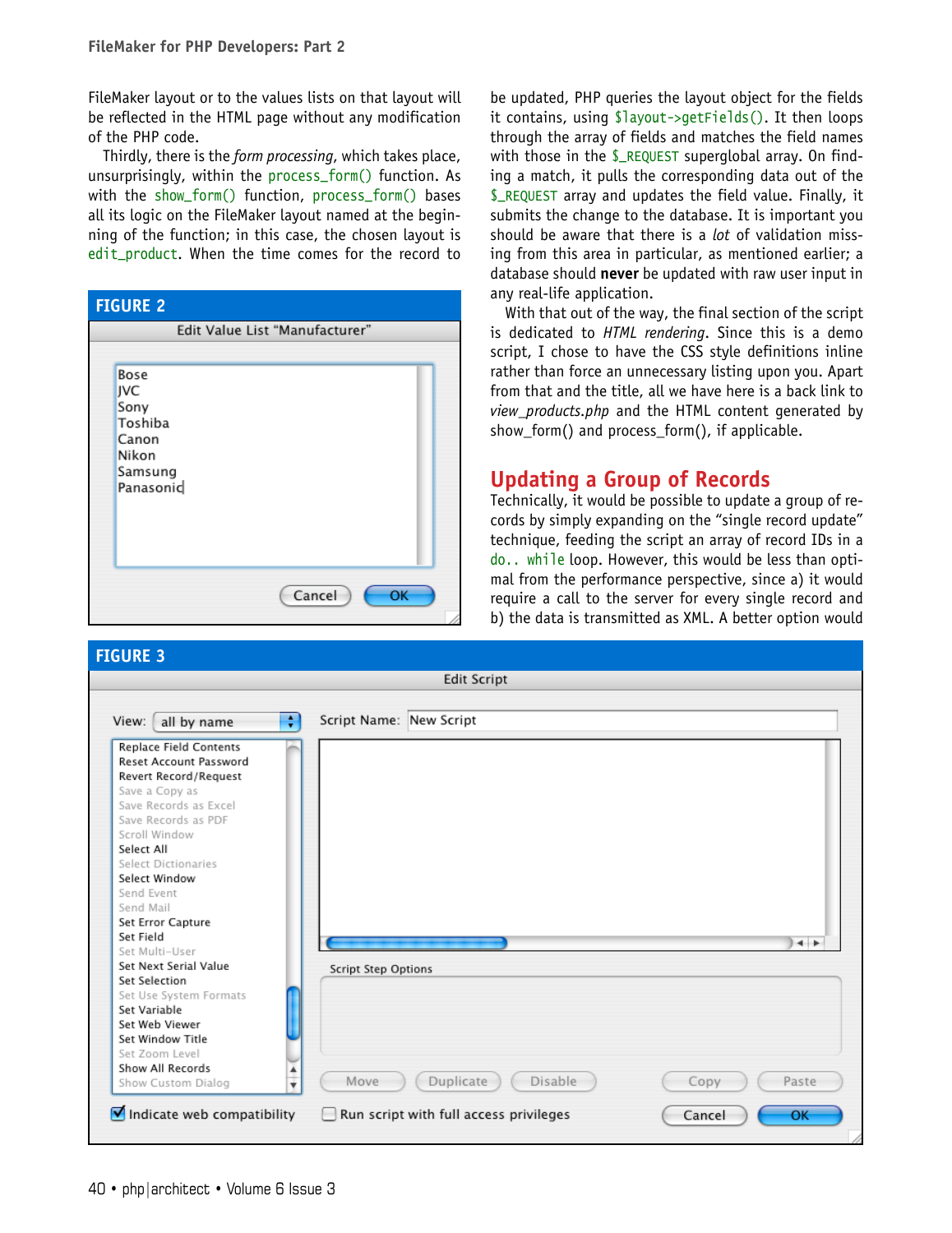be to use PHP to call a FileMaker script that will do all the dirty work for you; and that's precisely why there are FileMaker scripts.

# FileMaker Scripts

FileMaker Pro has a point-and-click scripting environment called ScriptMaker. This ScriptMaker allows you to create macros that can execute all sorts of useful commands with a great deal of ease. Normally, scripts are run by FileMaker Pro users, but they can be triggered by PHP as well. The coolest part is that you can send parameters to a FileMaker script via PHP, thereby customizing the behavior of that script on the fly. In this example, I am going to create a PHP page that will allow the user to select a Manufacturer, enter a Status and submit the form. The form will send the Manufacturer Name and Status to the Update Status script in FileMaker, passing all the data elements as arguments. The FileMaker script will then locate any Product records with a matching Manufacturer, and update the Status

value accordingly.

Figure 3 is an illustration of the ScriptMaker environment in FileMaker Pro. Hopefully you can see from the image that it's quite simple to use. The area on the left contains a list of the available commands, and you can double click on any of these to move them into the text area on the right, which displays the script itself. Not all the commands that are made available in ScriptMaker are compatible with PHP, so I have activated the Indicate web compatibility checkbox; those of the command options that can't be used are grayed out as a result.

Figure 4 is the Update Status script itself. As you can see, it is very short, and in fact it only took about three minutes to write. It would have taken me much longer to write it in PHP and, as I mentioned earlier, the performance obtained in this way would have been less than wonderful.

Let's break down that Update Status script and see what it's made of.

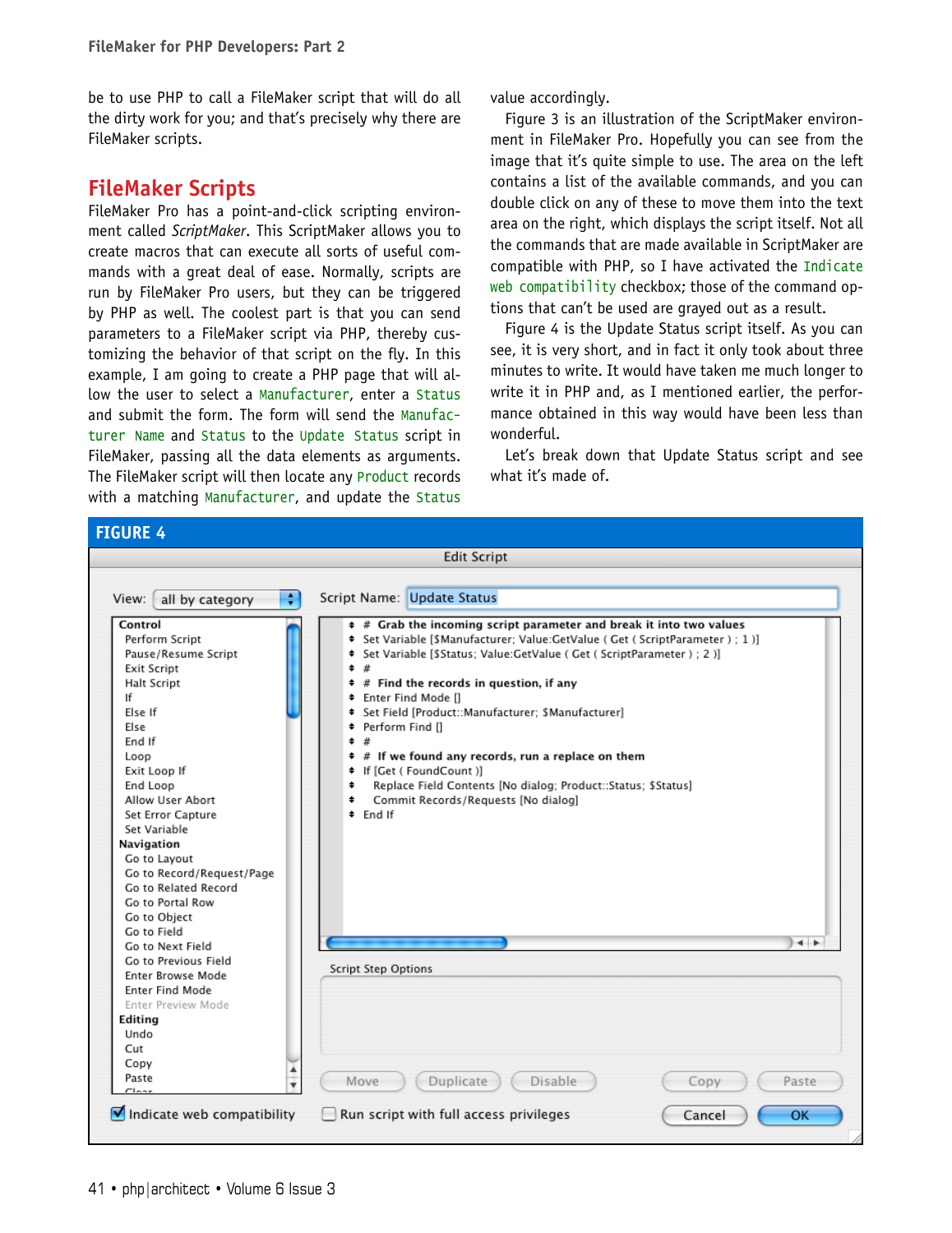# Update Status

The first section in the Update Status script accepts the incoming script parameter, breaks it into two values, and stores the values in separate variables:

```
Set Variable [
   $Manufacturer;
   Value:GetValue(Get(ScriptParameter); 1)
]
Set Variable [
   $Status;
   Value:GetValue(Get(ScriptParameter); 2)
]
```
Technically speaking, a FileMaker script can only accept one parameter, and you should access that parameter value with the Get(ScriptParameter) function. You can get around the single parameter limitation, as shown here, by delimiting your values with returns and using the GetValue() function. GetValue() accepts an EOLdelimited list of values and a value number as parameters, and will return the value indicated by the number. If you think of the EOL-delimited list as an array, then GetValue(\$Values; 2) is equivalent to \$Values['2'] in PHP.

Now that we have the number of arguments we need to pass, the next thing is to find the Product records that are associated with the selected Manufacturer name. We do this by entering Find mode, inserting the selected Manufacturer name into the Manufacturer field, and performing the Find request. While we're there, notice that the Product:: prefix in the Set Field step indicates that the Manufacturer field belongs to the Product table.

```
Enter Find Mode
Set Field [
  Product::Manufacturer;
   $Manufacturer
]
Perform Find
```
At this point, we need to check to see whether our request matched any records. To do so, we open an If block and make our enquiry using the function Get(FoundCount), which will return an integer. If the integer it returns happens to be 0, the If condition will evaluate to FALSE and the rest of the script will be skipped. If, however, the number of items is greater than  $0$ , the If condition will evaluate to TRUE. This will trigger the execution of the Replace and Commit Records/Requests commands.

```
If [ Get(FoundCount) ]
   Replace Field Contents [
     Product::Status;
     Replace with calculation: $Status
 ]
   Commit Records/Requests
End If
```
The call to Replace does just as you might expect—name-

ly, it replaces the value in the Status field of the found Product records with the value in the *SStatus variable*. Remember this: the \$Status variable was populated by the script parameter that was sent from PHP.

When the Replace routine has completed, the Commit command is executed; this routine is responsible for writing the changes to the database.

### update\_status.php

With the FileMaker script in place, we can turn our attention to the PHP page that will call it: update\_status.php, rendered here as Listing 2. As with the earlier code listing, I have left out much in the way of form validation and the sanitization of user input, so please tread with care when it comes to implementing this functionality yourself. There are five distinct sections in update\_status.php, some of which match the sections in edit\_product.php (Listing 1) and some of which are unique to this script. Thus, as before, we have the *initialization* stage making the decision about the nature of the HTML page content, depending on the stage of processing the script has reached. We meet, once again, the form display section containing the show\_form() function, where the options for the select block in the Manufacturer field are pulled from the layout in FileMaker. Next up, there's something you haven't seen until now; form validation. In this instance, this is restricted to checking that the Manufacturer and Status fields contain some input, and ensuring that \$\_POST['manufacturer'] doesn't contain an illegal hyphen or \$\_POST['status'] any HTML tags. Again, this offers very little protection, and you will need tighter control over your user input data in any real-life application.

Next up is our old friend form processing, which is the home of the process\_form() function. In this particular case, process\_form() is the focus of the example, as it shows you how to go about sending a form submission to a FileMaker script. As an added bonus, you can see the syntax for sending multiple parameters in the line:

```
$script_param = $_POST['manufacturer']."\n".$_
POST['status'];
```
Remember, though, that "\n" is not valid syntax on every platform. Those of you who are running PHP 5.0.2 or newer will be able to use the built-in constant PHP\_EOL here, but if you're stuck with an older version of PHP you will need to create your own EOL constant to achieve portability.

Finally, there is the HTML template, which once again contains inline CSS style definitions, a title, and the absolute basic necessities to frame and decorate this dynamically rendered page.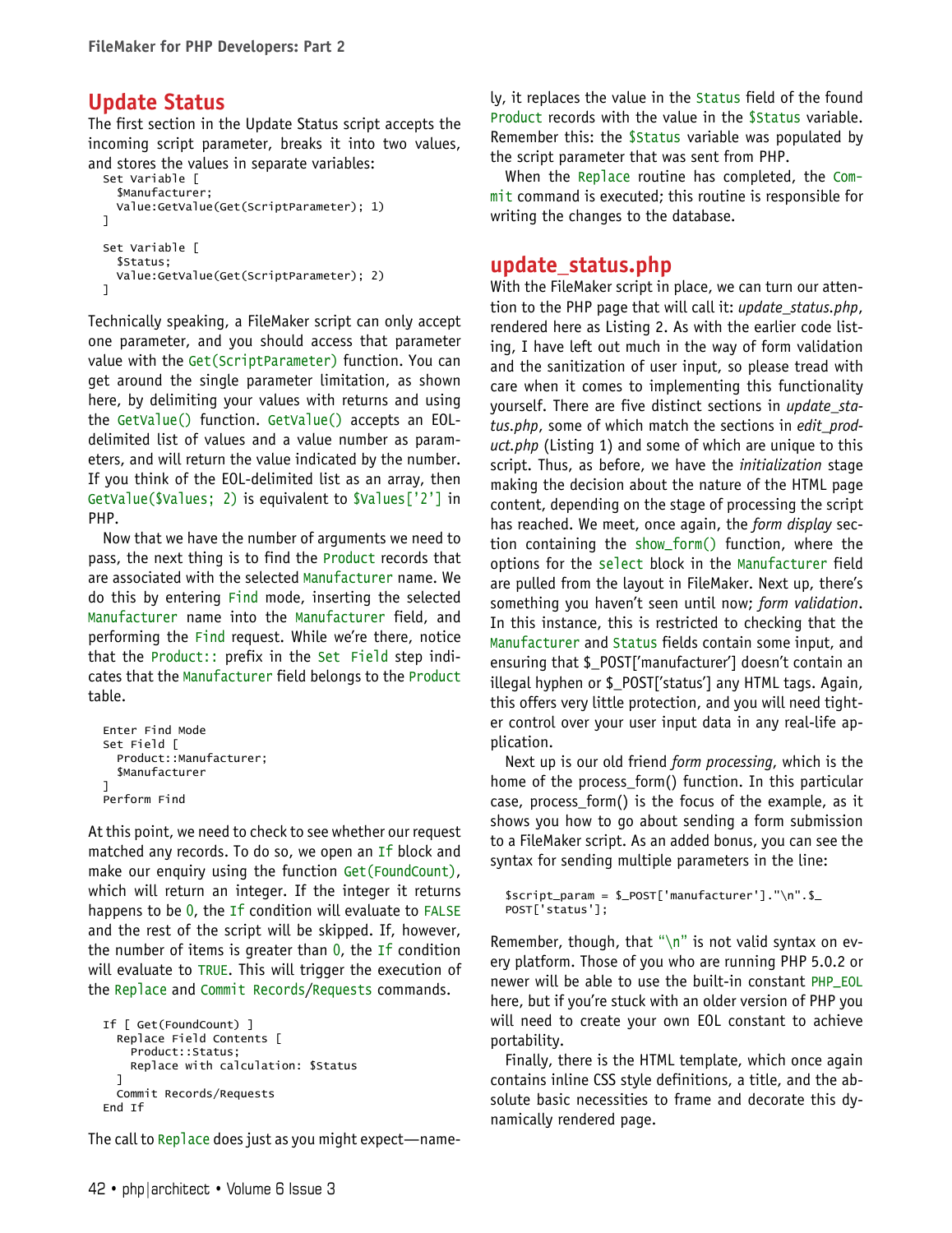#### **LISTING 1**

```
1 <?php
   2 /* edit_product.php */
 3
   4 #########################
  5 # INITIALIZATION
   6 #########################
 7
   8 # For security reasons, these lines should either be included from a
   9 # config file above the document root, or possibly captured during a
 10 # login and stored in the SESSION superglobal array
 11
  12 define('FM_HOST', '127.0.0.1');<br>13 define('FM_FILE', 'ProductCatalog.fp7');<br>14 define('FM_USER', 'esmith');<br>15 define('FM_PASS', 'f!r3crack3r');
 16
 17 # this is the include for the API for PHP
 18 require_once ('FileMaker.php');
 19
  20 # initialize page content var
21 $page_content = '';
 2223 # if this page has been submitted to itself, then process it
 24 if (array_key_exists('process_form', $_POST)) {
 25 $page_content .= process_form();
 26 }
 27
 28 # show the form
 29 $page_content .= show_form();
 30
 31 #########################
  32 # FORM DISPLAY #
33 #########################
 34
 35 function show_form() {
 36 # grab the record id sent in the url from list page or a post from 
this pag
         37 $recid = (array_key_exists('recid', $_REQUEST)) ? 
htmlspecialchars($_REQUEST['recid']) : '';
 38
  39 # set the layout name for this page
40 $layout_name = 'edit_product';
 41<br>4242 # initialize our output var<br>43 $htm1 = '':
         $html = '';
 44
 45 # instantiate a new FileMaker object
         46 $fm = new FileMaker(FM_FILE, FM_HOST, FM_USER, FM_PASS);
 47<br>4848 # get the record by it's id<br>49 $ record = $fm->getRecordByI
         49 $record = $fm->getRecordById($layout_name, $recid);
 50
 51 # get the layout as an object<br>52 $layout object = $fm->aetLayou
         $layout_object = $fm->getLayout($layout_name);
 53
 54 # get the fields from the layout as an array of objects<br>55 Sfield_objects = $layout_object->getFields();
         $field\_objects = $layout\_object - zgetFields();
 56
 57 # start compiling our form inputs<br>58 $html .= '<form action="'.$_SERVE
  58 $html .= '<form action="'.$_SERVER['PHP_SELF'].'" method="post">';
59 $html .= "<input type=\"hidden\" name=\"process_form\" value=\
"true\" /\sqrt{2n};
 60 $html .= "<input type=\"hidden\" name=\"recid\" value=\"{$recid}\" 
/\rangle\langle n";
 61 $html = "stable>\n\n^"; 62 foreach($field\_object62 foreach($field_objects as $field_object) {<br>63 # grab the actual field name
  63 # grab the actual field name
64 $field_name = $field_object->getName();
 65
 66 # replace any spaces with underscores so field names match keys 
in S_REQUEST 67
              67 $field_name_underscore = str_replace(' ', '_', $field_name);
 68
 69 # grab the field value from either the $_REQUEST array, or from 
FileMaker
 70 if (array_key_exists($field_name_underscore, $_REQUEST)) {<br>71 if (is arrav($ REQUEST[$field name underscore])) {
 71 if (is_array($_REQUEST[$field_name_underscore])) {<br>72 # convert checkbox input to return delimited values
  72 # convert checkbox input to return delimited values
 73    Sfield_value = implode("\n", $_REQUEST[$field_name_
underscore]);
 74 } else {<br>75 # ara
 75 # grab whatever was sent<br>76 $field value = $ REQUEST
                   $field_value = $\_REQUEST[$field_name_numbercore];77<br>78
 78 } else {<br>79 # thi
                   # this must be the first time through the form because $
REQUEST array does not exist for this field
```

```
80 $field_value = $record->getField($field_name);
 81 }
 82
 83 # get the style type, which will tell us if there is a value
list attached to the field, and if so, what sty
 84 $field_style_type = $field_object->getStyleType();
 85
 86 # output the form control appropriate to the field style type<br>87 switch ($field_style_type) {
 87 switch ($field_style_type) {<br>88 case 'POPUPLIST':
                 case 'POPUPLIST':
 89
 90 # start compiling html for this select control
91 $html .= "<tr>\n";
 92 $html = "<th>{$field_name}</th>\\n";<br>93 $html = "<td>\\n";93 $html .= "<td>\n";
                       $html .= "<select name=\"{$field_name_underscore}\">\n";
 95
                       # loop through the values from the list attached to this
field
 97 $values = $field_object->getValueList();
98 foreach($values as $value) {
                           $selected = ($field_value == $value) ?'selected="selected"' : '';
100 $html .= "<option{$selected}>{$value}</option>\n";
101 }
102
103 # \text{ close the open tag}<br>104 # \text{thm} = "</ \text{select>}104 \text{html} = \frac{1}{3} \times \text{select} \cdot \text{n};<br>105 \text{html} = \frac{1}{3} \times \text{width} \cdot \text{n};105<br>
106<br>
break;<br>
106<br>
break;
                      break;
\frac{107}{108}case 'CHECKBOX':
109
110 # start compiling html for this checkbox set
111 \int \sinh^{-1} x dx = \int \sinh^{-1} x dx<br>112 \int \sinh^{-1} x dx = \int \sinh^{-1} x dx112 $html .= "<th>{$field_name}</th>\n";<br>
113 $html .= "<td>\n";
                      $html = "<td>\\n";114
115 # loop through the values from the list attached to this
field
116 5values = $field_object->getValueList();<br>117 foreach($values as $value) {
117 foreach($values as $value)<br>118 Schecked = (Strpps($fie)
                           $checked = (strpos($field_value, $value) !== FALSE)
? ' checked="checked"' : '';
119 $html .= "<input type=\"checkbox\" name=\"{$field_
name_underscore}[]\" value=\"{$value}\"{$checked} />{$value}<br />\n";
120 }
121
122 # close the open tags<br>123 $html = "</select>\n
123 $html .= "</select>\n";
124 $html .= "</td>\n";
125 break:
126
127 case 'RADIOBUTTONS':
128<br>129
129 \# start compiling html for this checkbox set<br>130 Shtml = "<tr>\n";
130 $html .= "<tr>\n";
131 $html .= "<th>{$field_name}</th>\n";
132 $html = "std> \n\sqrt{n";}133
134 # loop through the values from the list attached to this
field<br>135
135 $values = $field_object->getValueList();<br>136 foreach($values as $value) {
136 foreach($values as $value) {<br>137 $checked = (strpos($fiel)
                          $checked = (strpos($field_value, $value) !== FALSE)
? ' checked="checked"' : '';
138 $html .= "<input type=\"radio\" name=\"{$field_name_
underscore}\" value=\"{$value}\"{$checked} />{$value}<br />\n";
139 }
140<br>141
141 \# close the open tags<br>142 $html = "</select>n142 $html .= "</select>\n";
143 $html .= "</td>\n";
144 break:
145
146 default:
\frac{147}{148}# the remaining field style types (EDITTEXT and
CALENDAR) are best represented as text inputs
149 $html .= '<tr><th>'.$field_name.'</th><td><input 
type="text" name="'.$field_name_underscore.'" value="'.$field_value.'" /></
td></tr>'."\n";<br>150
                       break:
\begin{array}{ccc} 151 & & & \ & 152 & & \ & & 1 & & \end{array}152 }
153
154 # add a submit button and close the open tags
LISTING 1: Continued...
```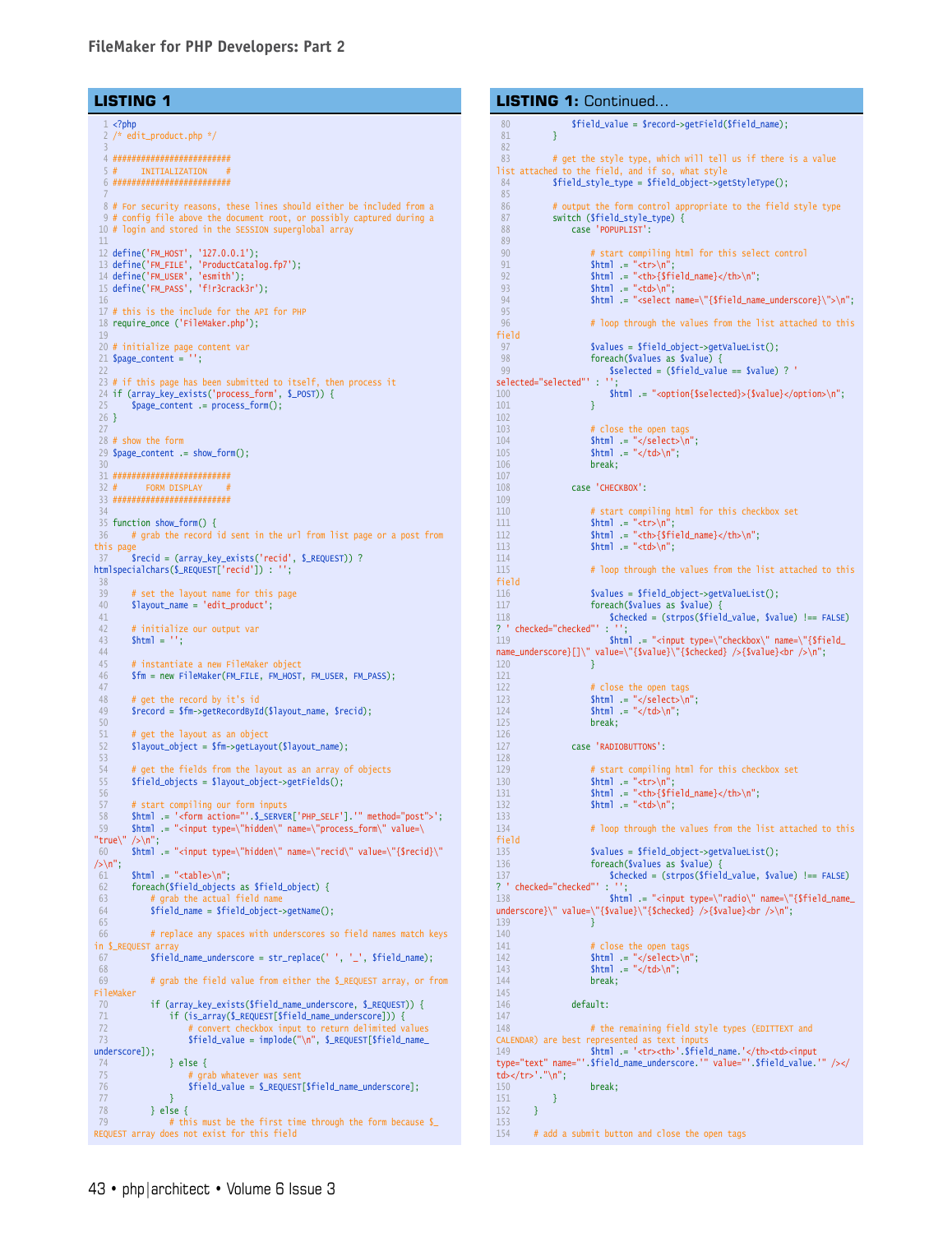#### **LISTING 2**

```
1 <?php
    2 /* update_status.php */
 3
   4 #########################
  5 # INITIALIZATION
   6 #########################
 7
   8 # For security reasons, these lines should either be included from a
  9 # config file above the document root, or possibly captured during a 10 # login and stored in the SESSION superglobal array
                 and stored in the SESSION superglobal array
  11 define('FM_HOST', '127.0.0.1');<br>12 define('FM_FILE', 'ProductCatalog.fp7');<br>13 define('FM_USER', 'esmith');<br>14 define('FM_PASS', 'f!r3crack3r');
  15
16 # include the FileMaker API for PHP
 17 require_once ('FileMaker.php');
 18
 19 # handler for showing, validating, and processing the form
  20 if (array_key_exists('process_form', $_POST)) {
21 if ($errors = validate_form()) {
 22 $page_content = show_form($errors);<br>23 } else {
 23 } else {<br>24 $page
          $page_content = process_form();
 25 }
 26 } else {
 27 $page_content = show_form();
 \frac{28}{28} }
 29
 30 #########################
              FORM DISPLAY
 32 #########################
 33
 34 function show_form($errors = array()) {
 35
 36 # initialize variables<br>37 $lavout name = 'update
 37 $layout_name = 'update_status';<br>32 $post_manufacturer = (array key
          38 $post_manufacturer = (array_key_exists('manufacturer', $_POST)) ? 
$_POST['manufacturer'] : '';
 39 $post_status = (array_key_exists('status', $_POST)) ? $_
POST['status'] : '';
 \frac{40}{41}41 # instantiate a new FileMaker object<br>42 $fm = new FileMaker(FM FILE. FM HOST
          42 $fm = new FileMaker(FM_FILE, FM_HOST, FM_USER, FM_PASS);
 43
 44 # create a new layout object
  45 $layout_object = $fm->getLayout($layout_name);
46 if (FileMaker::isError($layout_object)) {
 47 return ('<p>'.$layout_object->getMessage().' (error '.$layout_
object->code.')</p>');
          \rightarrow49
          # get the manufacturer value list as an array
 51 $manufacturers = $layout_object->getValueList('Manufacturer');
  52 if (FileMaker::isError($manufacturers)) {
53 return ('<p>'.$manufacturers->getMessage().' (error 
 '.$manufacturers->code.')</p>');
         \overline{4}55
 56 # sort manufacturers<br>57 sort ($manufacturers
          sort ($manufacturers);
 58
 59 # create the html manufacturer options<br>60 \frac{2}{3} \frac{2}{3} \frac{2}{3} \frac{2}{3} \frac{2}{3} \frac{2}{3} \frac{2}{3} \frac{2}{3} \frac{2}{3} \frac{2}{3} \frac{2}{3} \frac{2}{3} \frac{2}{3} \frac{2}{3} \frac{2}{3} \frac{2}{3} \frac{2}{3} \frac{2}{$manufacturer_options = "<option>Select a manufacturer...</option>\
n'';<br>61
 61 $manufacturer_options .= "<option>-</option>\n";<br>62 foreach($manufacturers as $manufacturer) {
 62 foreach($manufacturers as $manufacturer) {<br>63 $selected = ($manufacturer == $post ma
                63 $selected = ($manufacturer == $post_manufacturer) ? ' 
selected="selected"' : '';
 64 $manufacturer_options .= "<option{$selected}>{$manufacturer}</
option>\n";
 65 }
 66
  67 # compile errors as html, if any
68 $error_list = '';
 69 if (count($errors)) {<br>70 Serror list .= '<
 70 Serror_list .= '<ul class="errors">'."\n";<br>71 foreach (Serrors as Serror) {
 71 foreach ($errors as $error) {<br>72 $error_list = "<li>{$erro
                    $error_list = "cli > {Server} </l i > n";
 73 }
                \text{Server\_list} := "\langle \text{rule}":75 }
76
 77 # insert the errors and manufacturer options into a form
 78 $html = <<<HTML
 79 {$error_list}
 80 <form action="{$_SERVER['PHP_SELF']}" method="post">
```

```
81 <input type="hidden" name="process_form" value="true" />
         <select name="manufacturer">
 83 {$manufacturer_options}
 84 </select>
 85 <p><input type="text" name="status" value="{$post_status}" /></p>
86 <p><input type="submit" name="submit" value="Continue" /></p>
 87 </form>
 88
 89 HTML;<br>90 r
        return $html;
 91 }
 92
 93 #########################
        FORM VALIDATION
 95 #########################
 96
 97 function validate_form() {
         serrors = array ();
 99 if ($_POST['manufacturer'] == 'Select a manufacturer...') {
100 Serrors[] = 'Select a manufacturer';
101 }
102 if ($_POST['manufacturer'] == '-') {
103 $errors[] = 'Select a manufacturer';
104 }
105 if ($_POST['status'] == '') {
106 $errors[] = 'Status is required';
\frac{107}{108}108 if ($_POST['status'] != strip_tags($_POST['status'])) {<br>109    Serrors[] = 'HTML tags are not allowed in the Status
             Serrors[] = 'HTML tags are not allowed in the Status field';
\frac{110}{111}return $errors;
112 }
113
114 #########################
115 # FORM PROCESSIN
116 #########################
117
118 function process_form() {
119 # instantiate a new FileMaker object
120 $fm = new FileMaker(FM_FILE, FM_HOST, FM_USER, FM_PASS);
121
122 # set a couple variables<br>123 $lavout name = 'undate s'
123 $layout_name = 'update_status';
124 $script_name = 'Update Status';
125 $script_param = $_POST['manufacturer']."\n".$_POST['status'];
126
127 # call the script with the parameter
128 $script_object = $fm->newPerformScriptCommand($layout_name, $script_
name, $script_param);
129<br>130
         # run the script
131 $script_result = $script_object->execute();
132
133 # check for errors
134 if (FileMaker::isError($script_result)) {
135 return ('<p>'.$script_result->getMessage().' (error '.$script_
result->code.')</p>');
136 }
137
138 $html = <<HTML139 <p>{$_POST['manufacturer']} records have been updated with {$_
POST['status']} status.</p>
140 <p><a href="{$_SERVER['PHP_SELF']}">Click here to continue...</a></p>
141
142 HTML;<br>143 r
         return $html;
144 }
145
146 #########################
147 # HTML RENDERING
148 #########################
149 ?>
150 <html>
151 <head>
152 <meta http-equiv="Content-type" content="text/html; charset=utf-
8">
153 <title>update_status</title><br>154 <style type="text/css" media
154 << tyle type="text/css" media="screen"><br>155 body ffont: 75% "Lucida Grande".
                  body {font: 75% "Lucida Grande", "Trebuchet MS", Verdana,
sans-serif; text-align:center;}
                  a, a:visited {color: blue;text-decoration: none;font-weight:
bold;}
157 a:hover, a:active {color: blue;text-decoration: 
underline;font-weight: bold;}
158 input, select {width:260px;}
159 #container {width:400px;margin:0 auto;padding:20px;}
160 .errors {background-color:yellow;border:2px solid 
LISTING 2: Continued...
```